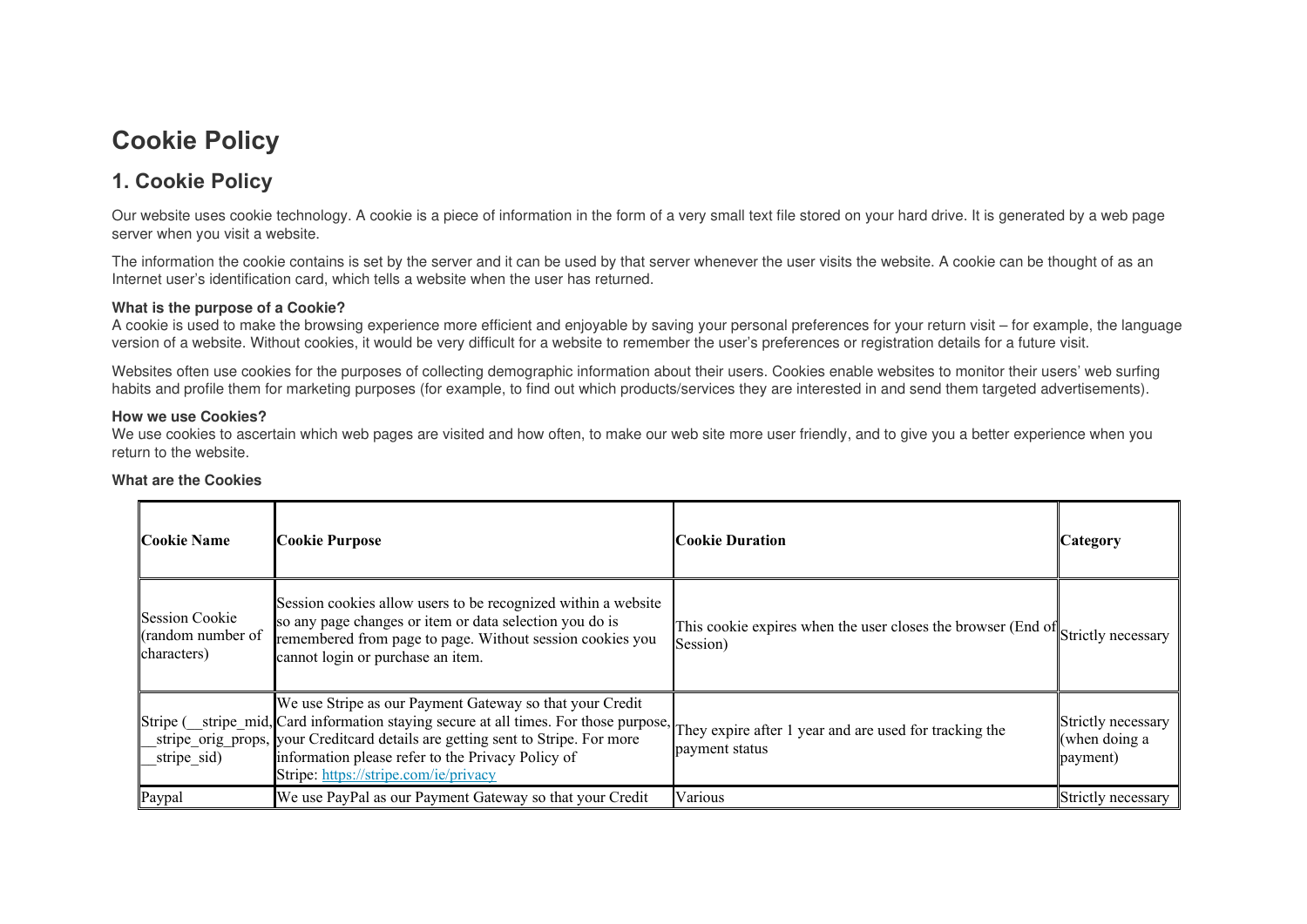|            | Card information staying secure at all times. For those purpose,<br>your Creditcard details are getting sent to Paypal. For more<br>information please refer to the Privacy Policy of<br>Paypal: https://www.paypal.com/ie/webapps/mpp/ua/cookie-<br>lfull | (see https://www.paypal.com/ie/webapps/mpp/ua/cookie-<br>ful                             | (when doing a<br>payment)                                                          |
|------------|------------------------------------------------------------------------------------------------------------------------------------------------------------------------------------------------------------------------------------------------------------|------------------------------------------------------------------------------------------|------------------------------------------------------------------------------------|
| Recaptcha  | The ReCaptcha service is used to protect our forms from<br>Spammers. See Google's Privacy<br>Policy: https://policies.google.com/privacy?hl=en#infocollect                                                                                                 | Various (see https://policies.google.com/privacy?<br>hl=en#infocollect)                  | Strictly necessary<br>(when filling out a<br>form)                                 |
| hidecookie | This saves the Acceptance of the Cookie policy and hides the<br>Cookie Banner at the bottom of the page so that the Banner is<br>not showing up on every page load.                                                                                        | This cookie expires when the user closes the browser (End of clicking on the<br>Session) | Strictly necessary<br>(only when<br>accept button to<br>hide the Cookie<br>Banner) |

If your browser allows, you may be able to set it so that it declines cookies and notifies you when a cookie is being sent. You can also delete cookie files from your computer as you wish, however if you do so it may affect how easily you interact with our website. Read more about cookies and find out how to manage or disable them at www.aboutcookies.org

# **2. Privacy Policy**

Thank you for visiting our site, we hope you enjoy the experience. We value your privacy which we protect with our privacy policy. ACJRD will not provide any information, which you give us, to any other organisation or individual without your express permission or legal compulsion such as a Court order. The cookies which collect personal information about you on this website are listed above. We do not collect any personal data about you on this website, apart from information which you volunteer. If you provide it, we will collect the following information to send you newsletters and information about our events, our work or developments in the area of criminal justice. We collect the following data on this website:

- Email addresses of people who subscribe to ACJRD's newsletter
- The names, email addresses, organisation names, phone numbers of people who contact us by filling out and submitting the Contact Us form on our website
- The username and password of participants using the Member Area

We only use this data for the purpose for which you provide it. We may compile data for statistical reporting purposes such as counting the number of people who have subscribed to our newsletter and counting the number enquires our organisation received via our website.

In each case your email address is stored securely and only in the case of our newsletter not on our own SSL protected server. Newsletter subscription emails are held on